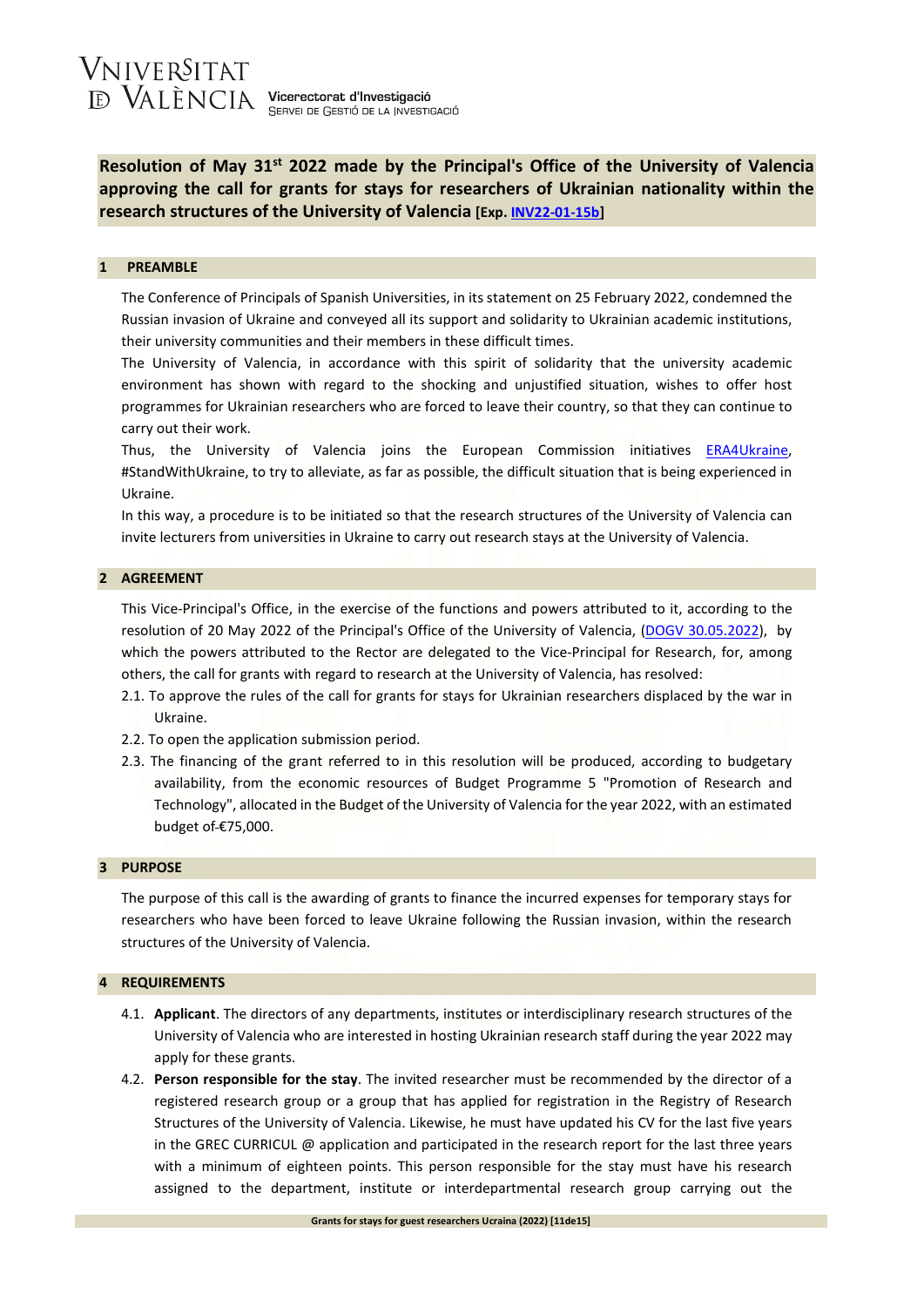

application.

### 4.3 **Recipients**.

Invited research staff must be Ukrainian nationals and have had to interrupt their activities at a Ukrainian university or research centre because of the Russian-Ukrainian conflict.

#### **5 CONDITIONS**

- 5.1 **Amount**. The grant will be used to finance uninterrupted temporary stays for guest researchers with a gross monthly budget of €2,500 and a travel grant budget of €500.
- 5.2 **Duration**. The duration of the stay will be 3 months on a continuous basis. The Office of the Vice-Principal for Research may authorise an extension to the initial period granted for the stay upon a reasoned request from the director of the department/institute/interdepartmental research group. This extension must be fully financed by the department/institute/interdepartmental research group making the request. However, the Office of the Vice-Principal for Research may exceptionally authorise extensions financed by the budget allocation provided for in point 2.3 of this resolution until the budget available for this call is exhausted and, in this case, with a maximum duration until 31 December 2022.

#### 5.3 **Healthcare**.

Recipients will be included in the healthcare and accident policy held by the University of Valencia, which may be extended to family members who accompany them during their stay.

- 5.4 **Tax withholdings**. The grants awarded shall be subject to the mandatory personal income tax withholdings. To avoid double taxation, guest researchers must provide a tax residence certificate signed by the tax authorities of their country of residence.
- 5.5 **Incompatibilities**. These grants will be incompatible with any other grants of similar characteristics awarded by the University of Valencia or by the General Foundation of the University of Valencia. They will also be incompatible with any other grants of similar characteristics that coincide with the dates of the grant awarded to the guest researcher by any state or regional public administration.

### **6 FORMALISATION AND APPLICATION SUBMISSION PERIOD**

- 6.1 Applications, addressed to the Vice-Principal Office for Research, must be submitted to the Research Management Service, via electronic registration through the Electronic Office of the University of Valencia using the general instance, accessible at the following [link,](https://webges.uv.es/uvEntreuWeb/menu.jsp?idtramite=EXPSOLP2U) following the instructions in the [application guide.](https://www.uv.es/serinves/docs/vi_2022/epc_ucr_guia_en.pdf)
- 6.2 The application submission period will be open from the day after the publication of this resolution on the official UV board to 17 June 2022 at 14:00.
- 6.3 The use of the established electronic means shall be compulsory for the submission of applications, documents and communications by the applicants
- 6.4. The [electronic application](https://www.uv.es/serinves/docs/vi_2022/epc_ucr_solicit.pdf) must be accompanied by the following documentation:
	- 6.4.1. Supporting report, of a maximum length of five pages, of the project and the scientific infrastructure available, signed by the person responsible for the stay according to the standard [form](https://www.uv.es/serinves/docs/vi_2022/epc_ucr_mem_en.pdf) attached to this call.
	- 6.4.2. Applicant's CV
	- 6.4.3. Applicant's Passport
	- 6.4.4. Summary sheet of the applicant's CV according to the [standard form](https://www.uv.es/serinves/docs/vi_2022/epc_ucr_cv_en.pdf) attached to this call, including:
		- 6.4.4.1. General quality indicators of scientific production:
			- − Number of doctoral theses supervised in the last ten years.
			- − Total number of citations.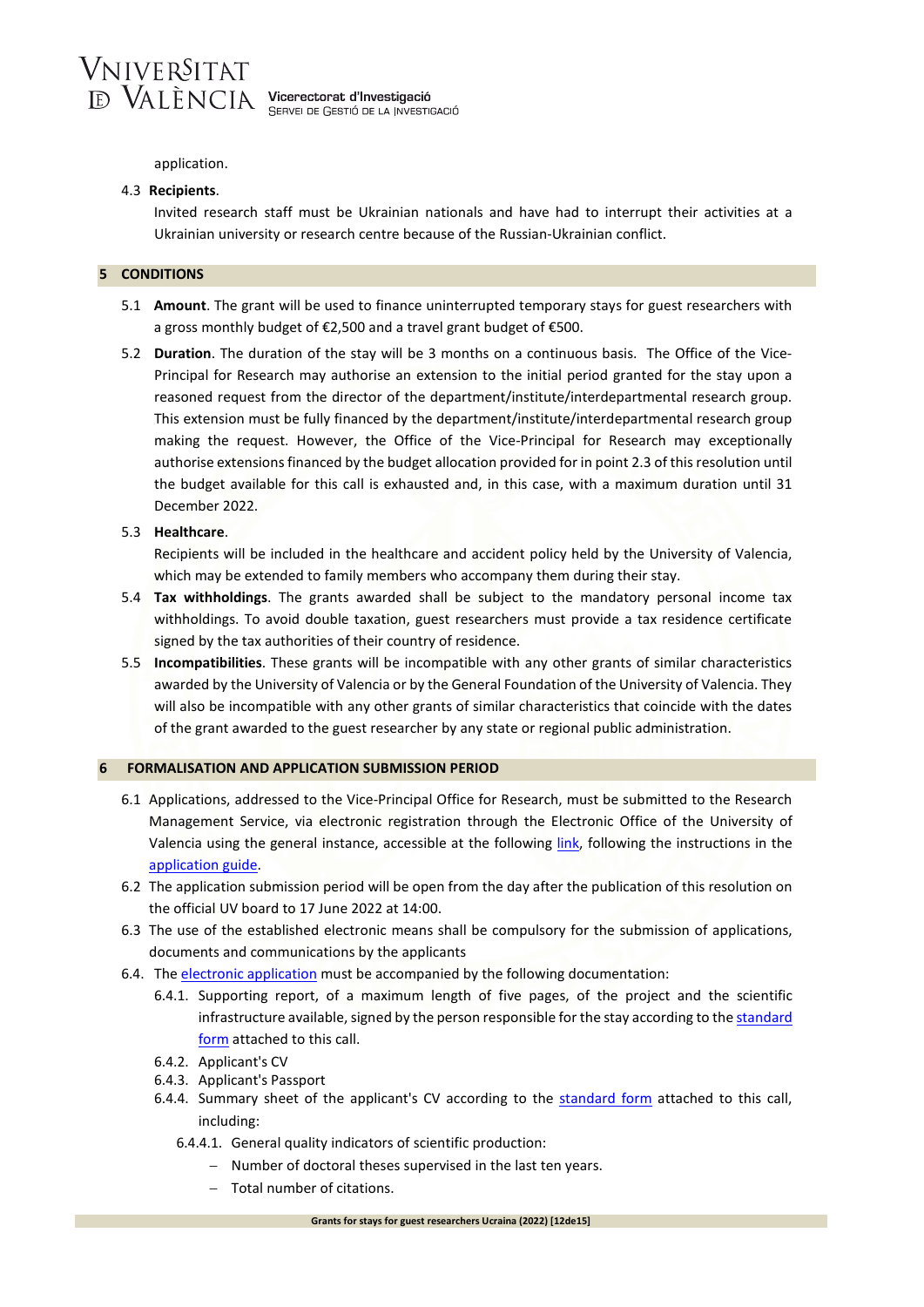- − Average number of citations over the last five years.
- − Total number of publications in the first quartile.
- − Other quality indicators.
- 6.4.4.2. Classification of the centre where the applicant is based in the *Academic Ranking of World Universities*, *Times Higher Education*, *QS World University Rankings* or other similar indicators of excellence.
- 6.4.5. Certification, if possible, of the candidate's contractual relationship during the last five years with other Ukrainian universities or research centres.
- 6.4.6. Certification of the agreement of the board of the department, institute or interdisciplinary research structure and, where appropriate, an additional financing commitment for stays longer than 3 months.
- 6.4.7. Certification, if possible, of authorisation to carry out the stay from the institution where the applicant is based.

# **7 BODY RESPONSIBLE FOR PROCESSING APPLICATIONS**

- 7.1. Applications will be processed by the Research and Innovation Service, which will perform the actions required for the purposes of ascertaining, analysing and validating information that will be used as the basis for issuing the resolution.
- 7.2. Communication of all actions conducted under the call will be sent, as far as is technically possible, through the electronic means established in this resolution, except in the case of actions for which a different means is specifically provided for in this resolution or in certain circumstances deemed to be appropriate and justified.
- 7.3. In the event that any technical problems are encountered while filling in the form or during the use of Electronic Office, an email can be sent to [entreu@uv.es.](mailto:entreu@uv.es)

# **8 EVALUATION**

- 8.1 Applications shall be considered by the Research Committee in accordance with the following criteria:
	- 8.1.1 Priority will be given, granting up to a maximum of 40 points, to those applications that provide a commitment from the department/institute/interdepartmental research group to fully finance the extension of the stay, in order to lend it continuity beyond that which is awarded within the framework of this call.
	- 8.1.2 Scientific interest of the activities to be developed, up to a maximum of 20 points.
	- 8.1.3 The invited researcher's CV, up to a maximum of 30 points.
	- 8.1.4 Classification of the centre where the invited researcher is based, up to a maximum of 10 points.

# **9 RESOLUTION AND NOTIFICATION**

- 9.1. Once the evaluation process has been completed, the awarding or rejection of the grants will be carried out, at the proposal of the Research Committee, by resolution of the Vice-Principal for Research.
- 9.2. The resolution will be published on the *Official Notice Board* of the University of Valencia and on the website [of the Research Management Service,](https://www.uv.es/uvweb/servei-investigacio/ca/financament/programa-ajudes-investigacio-uv/mobilitat-1285928275509.html) replacing notification and having the same effects in accordance with current legislation and the regulations of the University of Valencia. However, interested persons may be informed by email of whether or not the relevant grant has been awarded and, if so, of the conditions of the same.
- 9.3. The maximum period for resolving this call will be six months from the day following the publication of this resolution. If the maximum period has passed without the issue or notification of the resolution, the applications shall be understood to have been rejected.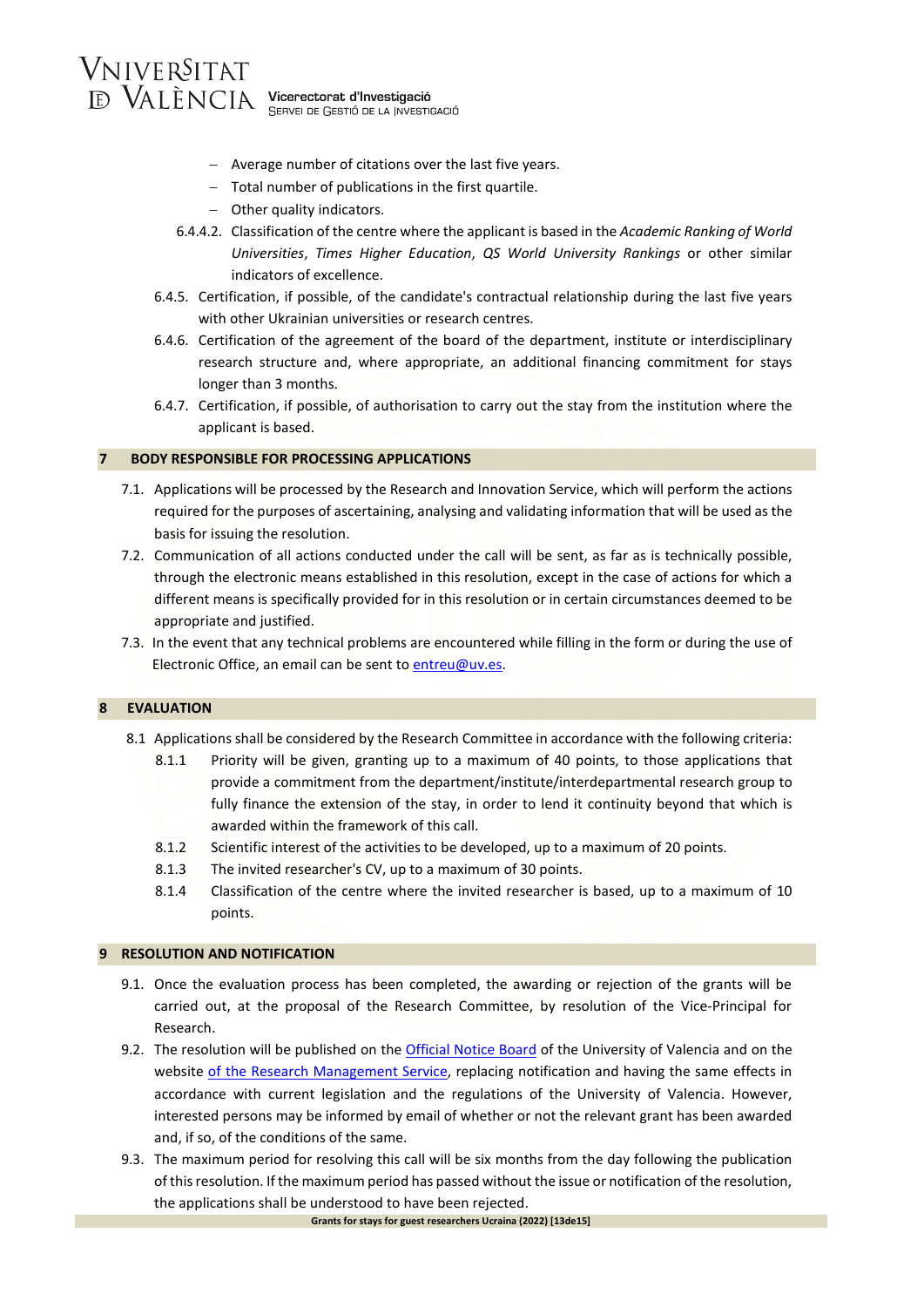9.4. The awarding of these grants shall be conditional on the existence of adequate and sufficient credit in the budget of the budget year in which it becomes effective.

### **10 OBLIGATIONS, MONITORING AND CONTROL**

- 10.1 **Obligations prior to commencement.** Recipients will have to show proof of, prior to starting to benefit from the grant, a relevant study or research visa or current residence permit.
- 10.2 **Reports and monitoring**. Once the stay has been completed, within a maximum period of three months, the invited researcher must send the Vice-Principal for Research a report on the task carried out and the results obtained, with the approval of the person responsible for the stay. Failure to comply with this obligation may result in the exclusion of the recipient from future grants that may be announced by the Vice- Principal for Research.
- 10.3 **Publicity.** The condition of guest researcher at the University of Valencia must be stated in the publications that may arise from the research developed within the framework of one of these stays.
- 10.4 **Failure to comply**. Failure to comply with any of the aforementioned obligations or with the purpose for which the grant was awarded without justification may result in its revocation by the Vice- Principal for Research.

### **11 PERSONAL DATA PROTECTION**

### 11.1. **Details of the responsible party**

University of Valencia General Study Tax Identification Number (CIF): Q4618001D Avda. Blasco Ibáñez 13 46010 Valencia

#### 11.2. **Purposes and conditions of processing**

In compliance with Regulation (EU) 2016/679 of the European Parliament and of the Council of 27 April 2016, on the protection of natural persons with regard to the processing of personal data and on the free movement of such data, and Organic Law 3/2018, of 5 December, on the Protection of Personal Data and the Guarantee of Digital Rights, we inform you that your data will be incorporated into the relevant information systems of the University of Valencia in order to manage and process the corresponding application.

# 11.3. **Origin of data**

The University of Valencia will only process data provided by the applicant. In the event of forming part of a group of participants, the data of its members will be provided by the applicant who appears on the registration form with the prior authorisation of those concerned.

# 11.4. **Recipients of personal data**

It is not envisaged that personal data will be disclosed to third parties.

#### 11.5. **Data storage period**

Data will be stored and, if applicable, deleted in accordance with the following criteria:

a) With regard to applicants who are not awarded grants, data will be kept for the period provided for in administrative law to guarantee the rights of the applicants.

b) With regard to applicants who are awarded grants, data will be kept for the entire period connected to the management of the call for grants, and will be kept for the purposes of the accreditation and certification of the grant and any other related academic merits.